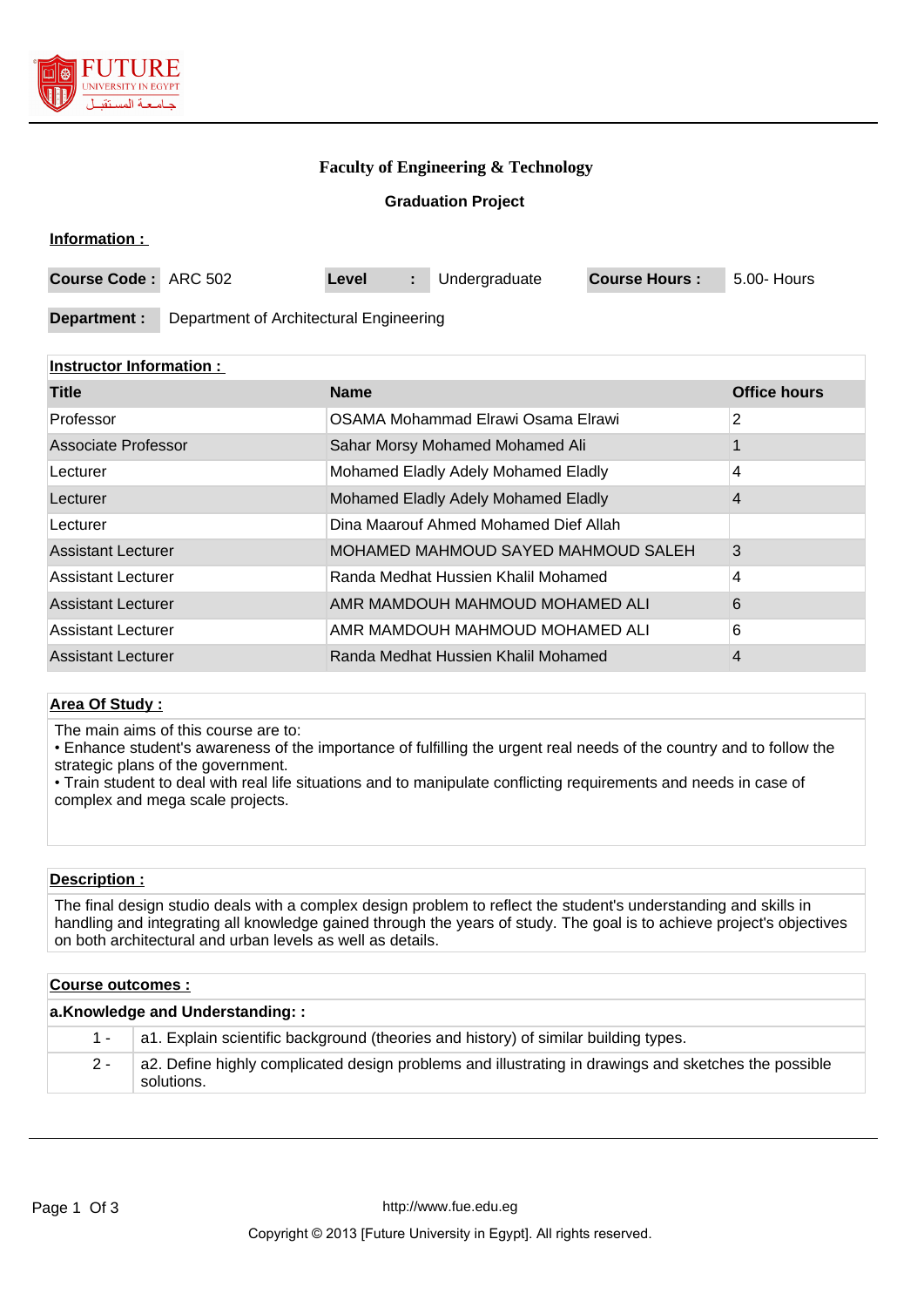

| $3 -$                                | a3. Define the principles of building technologies, including the application of structures, construction<br>methods, materials and environmental design in relation to human needs. |  |  |  |  |
|--------------------------------------|--------------------------------------------------------------------------------------------------------------------------------------------------------------------------------------|--|--|--|--|
| 4 -                                  | a4. Identify data and requirements for designing complex mega projects which are similar to his/her own<br>building type.                                                            |  |  |  |  |
| b.Intellectual Skills::              |                                                                                                                                                                                      |  |  |  |  |
| $1 -$                                | Solve design problems using models, drawings and diagrams.                                                                                                                           |  |  |  |  |
| $2 -$                                | Conceptualize ideas in the form of three dimensional objects and spaces.                                                                                                             |  |  |  |  |
| $3 -$                                | Criticize alternatives.                                                                                                                                                              |  |  |  |  |
| $4 -$                                | Choose among different design alternatives.                                                                                                                                          |  |  |  |  |
|                                      | <b>c.Professional and Practical Skills::</b>                                                                                                                                         |  |  |  |  |
| $1 -$                                | c1. Create architectural designs that integrate social, aesthetic and technical requirements.                                                                                        |  |  |  |  |
| $2 -$                                | c2. Use appropriate graphic and modeling techniques for representation.                                                                                                              |  |  |  |  |
| $3 -$                                | c3. Submit professional good looking complete and integrated drawings.                                                                                                               |  |  |  |  |
| d. General and Transferable Skills:: |                                                                                                                                                                                      |  |  |  |  |
| $1 -$                                | d1. Communicate effectively with other people using visual, graphic, written and verbal means.                                                                                       |  |  |  |  |
| $2 -$                                | d <sub>2</sub> . Work in a self-directed manner.                                                                                                                                     |  |  |  |  |
| $3 -$                                | d3. Work coherently and successfully as a part of a team in projects and assignments.                                                                                                |  |  |  |  |
| $4 -$                                | d4. Manage time and meeting deadlines.                                                                                                                                               |  |  |  |  |
| $5 -$                                | d5. Analyze problems and use innovative thinking in their solution.                                                                                                                  |  |  |  |  |
| $6 -$                                | d6. Use the Internet in searching for information about specific building types. 4- Course ILOs versus<br>Program ILOs relation                                                      |  |  |  |  |
|                                      |                                                                                                                                                                                      |  |  |  |  |

# **Course Topic And Contents :**

| <b>Topic</b>                 | No. of hours Lecture | <b>Tutorial / Practical</b> |
|------------------------------|----------------------|-----------------------------|
| First sketch design          | 40                   | 40                          |
| Second sketch design         | 20                   | 20                          |
| Third sketch design          | 30                   | 30                          |
| Fourth & Final sketch design | 30                   | 30                          |
| Final Submission & Jury      | 30                   | 30                          |

| <b>Teaching And Learning Methodologies:</b> |  |
|---------------------------------------------|--|
| Lectures & presentations                    |  |
| Discussions of collected data               |  |
| Students' suggested site visits             |  |
|                                             |  |

| <b>Course Assessment:</b>    |                                  |                    |
|------------------------------|----------------------------------|--------------------|
| <b>Methods of assessment</b> | <b>Relative weight % Week No</b> | <b>Assess What</b> |
| <b>External Jury</b>         | 25.00                            |                    |
| <b>First Submission</b>      | 5.00                             | $-$                |
|                              |                                  |                    |